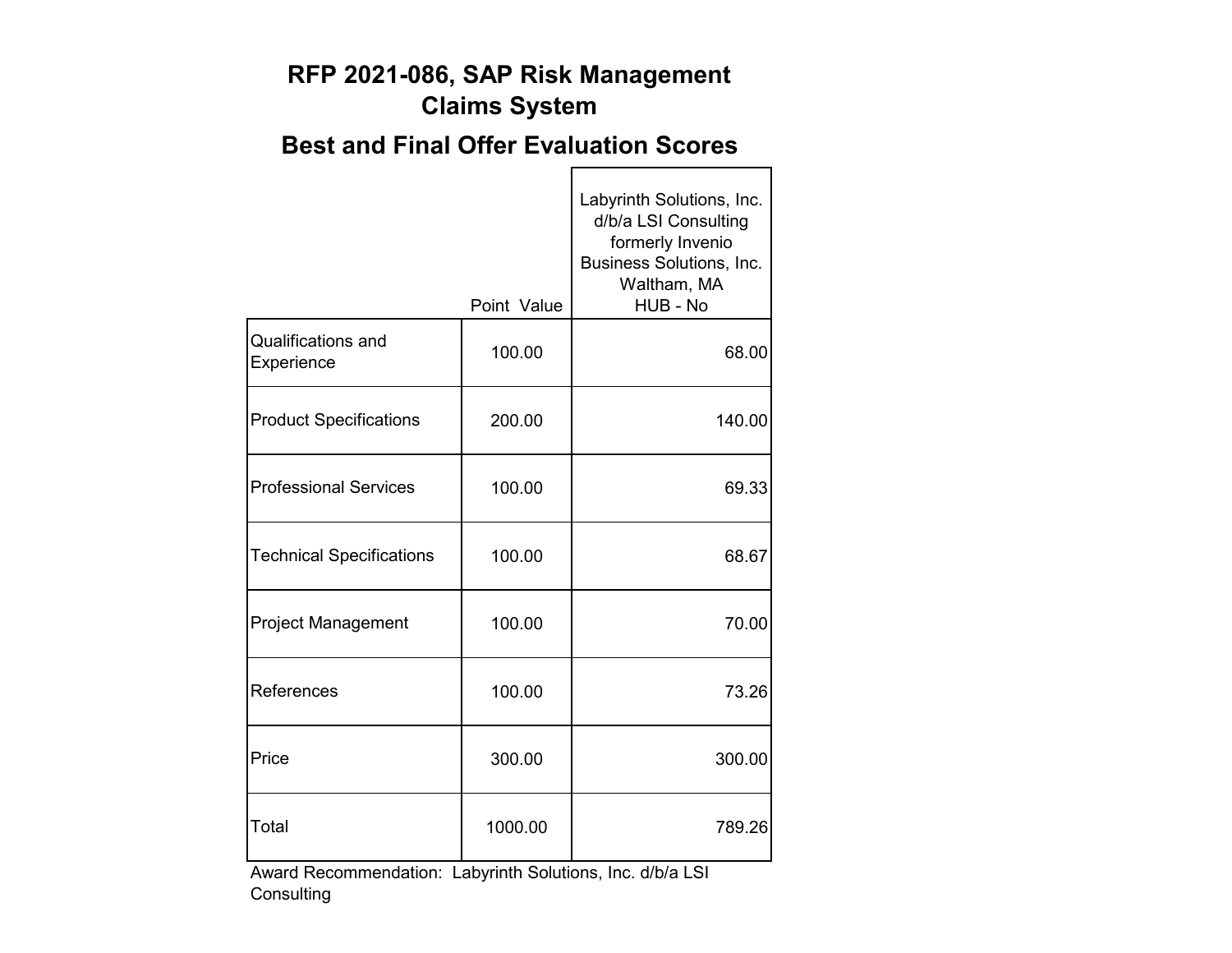## **RFP 2021-086, SAP Risk Management Claims System**

# **Presentation Evaluation Scores**

 $\blacksquare$ 

٦

|                                         | Point Value | Labyrinth Solutions, Inc.<br>d/b/a LSI Consulting<br>formerly Invenio<br>Business Solutions, Inc.<br>Waltham, MA<br>HUB - No |
|-----------------------------------------|-------------|------------------------------------------------------------------------------------------------------------------------------|
| <b>Qualifications and</b><br>Experience | 100.00      | 68.00                                                                                                                        |
| <b>Product Specifications</b>           | 200.00      | 140.00                                                                                                                       |
| <b>Professional Services</b>            | 100.00      | 69.33                                                                                                                        |
| <b>Technical Specifications</b>         | 100.00      | 68.67                                                                                                                        |
| <b>Project Management</b>               | 100.00      | 70.00                                                                                                                        |
| References                              | 100.00      | 73.26                                                                                                                        |
| Price                                   | 300.00      | 300.00                                                                                                                       |
| Total                                   | 1000.00     | 789.26                                                                                                                       |